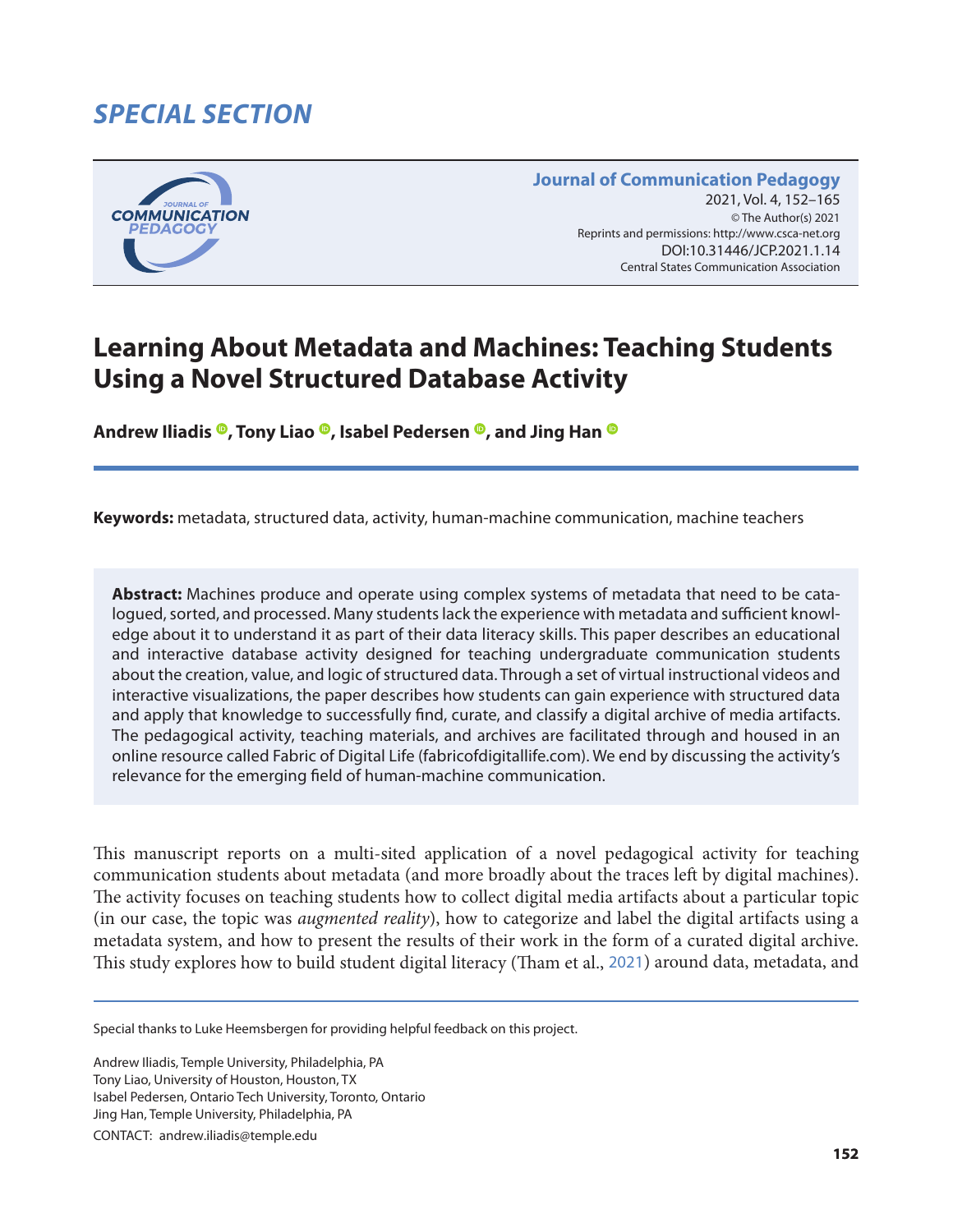categorization, with activities designed to help students understand and reflect on their communication with and through digital machines. First, we describe why teaching metadata is an important topic for communication pedagogy, before presenting our aims and objectives for the activity. We then present a metadata activity where students actively found artifacts and categorized metadata in a real working database, and report on some of the student learning outcomes and preliminary reflections on the activity.

### **Teaching Metadata**

Metadata, defined broadly as a set of data that describes and gives information about other data (*data about data*), play a fundamental role in human interactions with machine processes (Zeng & Qin, [2016](#page-13-0)). Metadata are important for how they are created, what they can tell us about data, how they are utilized, and can be a useful tool for learning about how data gets used by machines. Data scholars have argued for the need to foreground data creation processes and data infrastructure literacy as a critical component for understanding data (Gray et al., [2018](#page-12-0); Iliadis & Russo, [2016](#page-12-0)). At their core, metadata are ways to talk *about* the nature of digital objects once specific aspects of the world have been digitized. These metadata can be orchestrated and structured in such a way as to help people make sense of things through context and, thus, metadata can be powerful tools for building knowledge and increasing literacy, particularly about new and emerging media/communication phenomena. A deeper understanding of metadata is a prerequisite for understanding perceptions of human-machine communication (HMC) and the ways that human interactions with machines produce and reproduce digital traces.

While it is possible for metadata to be constructed actively, much of what gets generated is passive in that humans are often unintentionally creating metadata through their digital actions all the time (e.g., chatting with an automated customer assistant or using a messaging app). Because people tend to be less aware of the automatic data processes of passive metadata creation, we believe that assigning active metadata construction as a pedagogical activity can help increase awareness of metadata and shed light onto the power that metadata have for adding context and meaning to data. Active metadata construction can also cause students to confront metadata directly, and hopefully serve as a reflexive tool/prompt for learning about different HMC contexts and promoting digital literacy. We believe that metadata can be an effective tool in increasing students' data literacy around HMC through the examination, contribution, and curation of metadata activities.

Our proposed *metadata making* activity (building and organizing metadata about digital objects) involved archiving digital artifacts in a machine-assisted learning environment and then presenting the results there in a curated collection (material for the project in our case was centered on the topic of augmented reality; see Armfield et al., [2018](#page-11-0); Heemsbergen et al., [2021](#page-12-0); Liao, [2012](#page-12-0); Pedersen, [2005](#page-13-0)). Our learning objective was to teach students about the value and logic of structured metadata and to see if the students could successfully complete an activity that required them to accurately process metadata through data entry. In preparing our metadata activity, we tried to address the following questions about teaching HMC topics, originally posed by A. Edwards and C. Edwards ([2017](#page-11-0)a, p. 191): (1) "Do the affordances of the selected technology align with your learning objectives?" (2) "What factors should you consider before using machine sources in the classroom?" and (3) "What could be gained by having students try to teach machines?" In our case of metadata modeling, answering these questions forced us to separate the differences between several types and ways of teaching metadata, including using metadata modeling to identify distinctions between collections for professional use in institutions, collections for personal use by people in their everyday lives, and collections by researchers to provide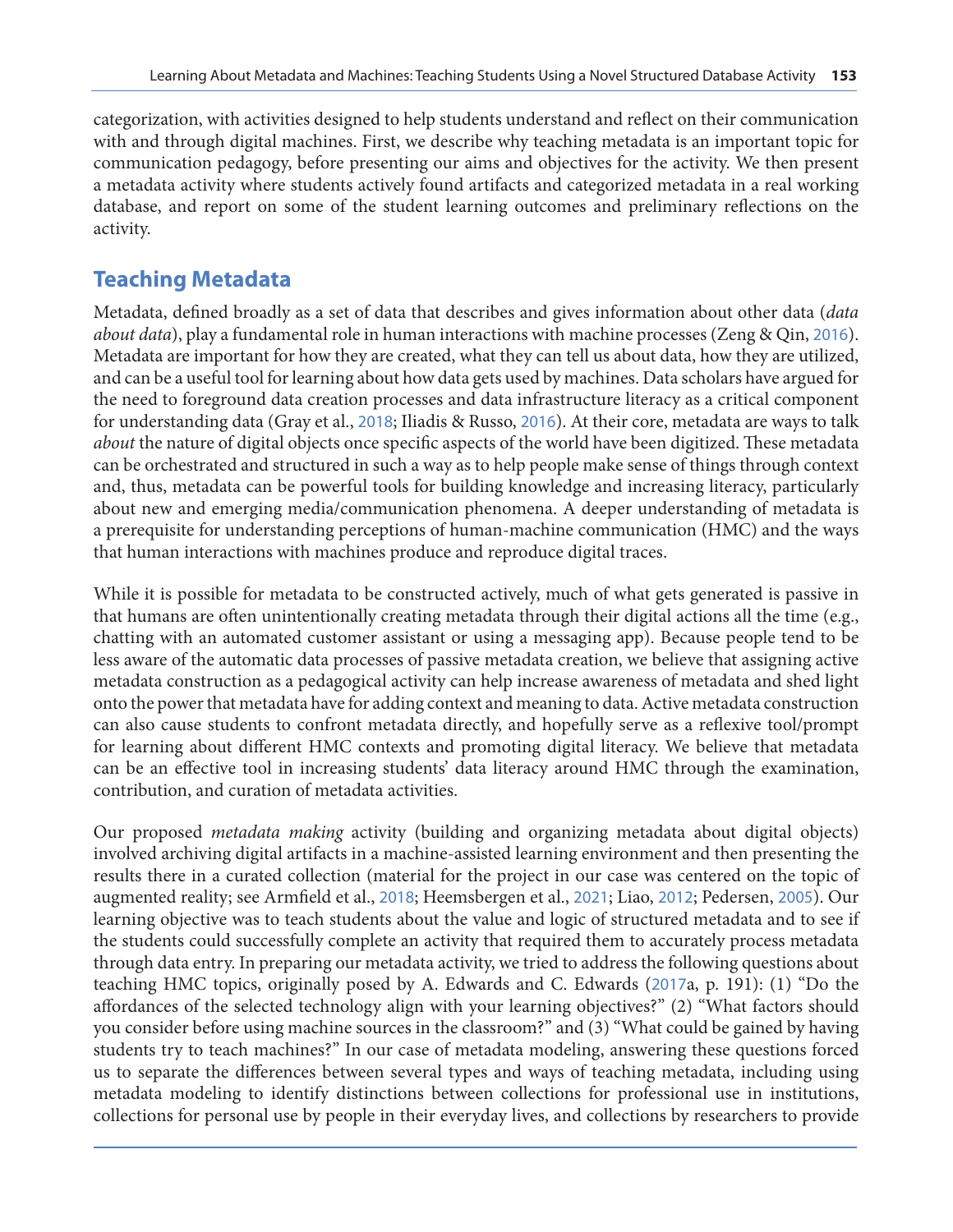evidence (Meghini, [2015](#page-12-0)). We decided that the use of an interactive activity facilitated using a piece of research software would be ideal, rather than through an enterprise product or personalized website.

### **Teaching Metadata Using Fabric**

In thinking about what affordances of technology would align with our learning objectives, we decided that using a machine-assisted teaching environment would help with teaching and promoting metadata literacy using case/context-based examples that promote reflexivity. The activity was facilitated through Fabric of Digital Life (Fabric), an online research collaborative and cultural analytics database. Fabric, first, tracks and stores metadata about the emergence of embodied computing platforms through digital media archiving (Iliadis & Pedersen, [2018](#page-12-0); Pedersen & Iliadis, [2020](#page-13-0)). Then, it can serve as an interaction partner in educational settings through interactional videos, interfaces, and cataloguing (fabricofdigitallife.com). We thought Fabric would be a useful machine-assisted interaction partner and tool for students to learn about metadata/structured data. Fabric uses CollectiveAccess, an opensource collections management and presentation software. Fabric's metadata categories meet the Dublin Core metadata standard (Caverlee et al., [2018](#page-11-0)) with some additional customized visualizations (avatars, analytics, etc.) and metadata fields for storing and describing digital media artifacts (Figure 1). A previous project (Duin & Pedersen, [2020](#page-11-0)) used Fabric in the service of pedagogy and produced supporting resources that instructors can use across multiple disciplines to build digital literacy through metadata archiving on Fabric, and these are also located on the Fabric site (sites.google.com/umn.edu/ buildingdigitalliteracy/home). The materials include (1) a metadata spreadsheet for entering the data, (2) instructional videos describing each of the metadata categories, and (3) guides on how to start a collection (Figure 2).



**FIGURE 1 Various Fabric Interfaces (fabricofdigitallife.com).**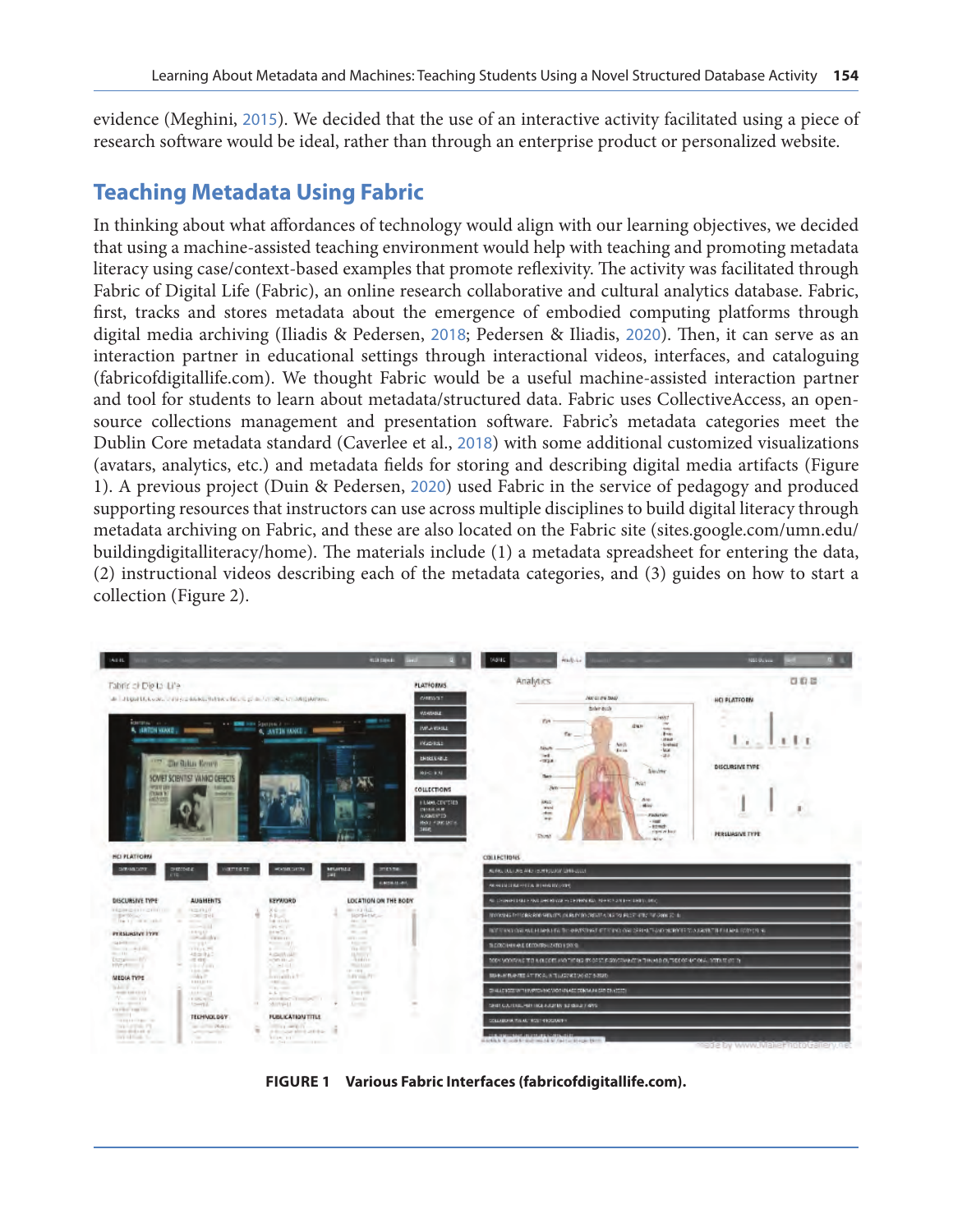|                                                                                                                  | <b>Building Digital Literacy through Exploration and Curation</b>                                                                                                                                                                                                                                                                                                                                                                                                                     |                                                                                |                                                                                  |                                                                                      |                                                                                                                                                |
|------------------------------------------------------------------------------------------------------------------|---------------------------------------------------------------------------------------------------------------------------------------------------------------------------------------------------------------------------------------------------------------------------------------------------------------------------------------------------------------------------------------------------------------------------------------------------------------------------------------|--------------------------------------------------------------------------------|----------------------------------------------------------------------------------|--------------------------------------------------------------------------------------|------------------------------------------------------------------------------------------------------------------------------------------------|
|                                                                                                                  |                                                                                                                                                                                                                                                                                                                                                                                                                                                                                       | Name of Artifact<br>Object Type                                                | <b>Persuasive Intention</b><br>Media Type                                        | <b>Publication Title</b>                                                             | <b>Alternate Title</b><br>(YYYY-MM-DD)                                                                                                         |
| <b>CONTRACTOR</b> CARD IN 1979                                                                                   | We face a digital literacy onsist understanding of immersive technologies has not kept.<br>pace with the full potential of their benefits and perlis.<br>The primary objective of this exploratory study is increased understanding of student<br>development of digital literacy as a result of exploring, contributing, and/or curating<br>collections of artifacts on emerging technologies. Thank you for agree mg to<br>participate and/or collaborate with us on this research. |                                                                                |                                                                                  |                                                                                      |                                                                                                                                                |
|                                                                                                                  | . Please begin by exploring the Eabric of Digital Life archive (on the left). Consider<br>how you might integrate its use in your research and teaching.                                                                                                                                                                                                                                                                                                                              |                                                                                | <b>3 Different Keywords Categories</b>                                           |                                                                                      | Jecimo                                                                                                                                         |
|                                                                                                                  | <b>FABRIC'S METADATA GUIDE</b>                                                                                                                                                                                                                                                                                                                                                                                                                                                        | Technology<br><b>Keywords</b>                                                  | Marketing<br>$\overline{\mathbf{z}}$<br><b>Keywords</b>                          | General<br><b>Keywords</b>                                                           | <b>FABRIC Keyword</b><br>Tutorial<br>Jul 23 2019                                                                                               |
| Prepared by: Sharon Caldwell<br>Date:July 2019 (version 2)                                                       |                                                                                                                                                                                                                                                                                                                                                                                                                                                                                       | Related mitte types of<br>lechnologies that your artifact-                     | Related to for-profit or<br><b>Retional numers</b>                               | Related to general subject<br><b>Accepted Soc (Fig. )</b>                            | Captions                                                                                                                                       |
| For more information, please see our video instructional guides at:<br>https://decimal.screencasthost.com/fabric |                                                                                                                                                                                                                                                                                                                                                                                                                                                                                       | drewcases/discusses<br>Carl be software or liar dware.<br>broad or narmwrtenns | <b>4.</b> Company names<br>· Product/brand names<br>a Film/ts/shmw/book/video    | . Theme<br>· Description<br><b>A</b> Purrene                                         | My hand is Sharon and I'm the<br>service anchivist for Felonic at Documes<br>THE First reality excited that you'll git be                      |
| <b>ARTIFACT TYPE</b>                                                                                             |                                                                                                                                                                                                                                                                                                                                                                                                                                                                                       | "Make sure that the terms are<br>generic (no tirand name)                      | game names<br>· Fittional distractors.<br>places, tech, companies.<br><b>etc</b> | $\bullet$ Audience<br>. Environment<br>$\bullet$ Industry<br>· Etnical Implications? | dentitiouting to the archive and helping<br>to entich our content with your reasonah<br>and knowledge.<br>THE In the set of videos (it like to |

**FIGURE 2 Fabric's Metadata Learning Materials (Duin & Pedersen,** [2020](#page-11-0)**).**

Fabric's metadata organizing allows students to map out how HMC platforms (e.g., wearables, robots, etc.) are ideationally conceptualized, physically concretized, and socially contextualized within an objectcentered network (Fordyce et al., [2016](#page-12-0)). Students can enter metadata for the digital objects they want to add to Fabric, thus creating a linked map to explore shifting narratives and production trajectories through their connection to digital media artifacts such as patents, news releases, instructional videos, and policy documents. For example, students might enter the search term "smart watches" which would bring hundreds of interactive media results (e.g., videos, text, etc.) that future users could begin browsing via tagged metadata links in the objects for additional keywords (e.g., health, communication, heart rate, social media, etc.), producing complex timelines of concepts in the field. This iterative process allows students to see how metadata may be used to read certain HMC topics.

In this way, Fabric can be used to construct learning and teaching activities and facilitates the connections between learners and between learners and instructors (Duin & Pedersen, [2020](#page-11-0)). Therefore, a networked learning and teaching environment is co-created where students can add metadata information and thus serve as teachers themselves. Within this environment, students can contribute their own metadata to help future students recognize and reveal information that might be hidden due to preconceived assumptions regarding the intentionality and utility of emerging technologies and their corresponding innovation hype. Instructors can promote learning by inviting students to engage and join the discourses by identifying the language of emergence through metadata, schematizing levels of data abstractions, and competing motives into a coherent narrative, and by forming a digital humanistic framework (Pedersen & DuPont, [2017](#page-13-0)).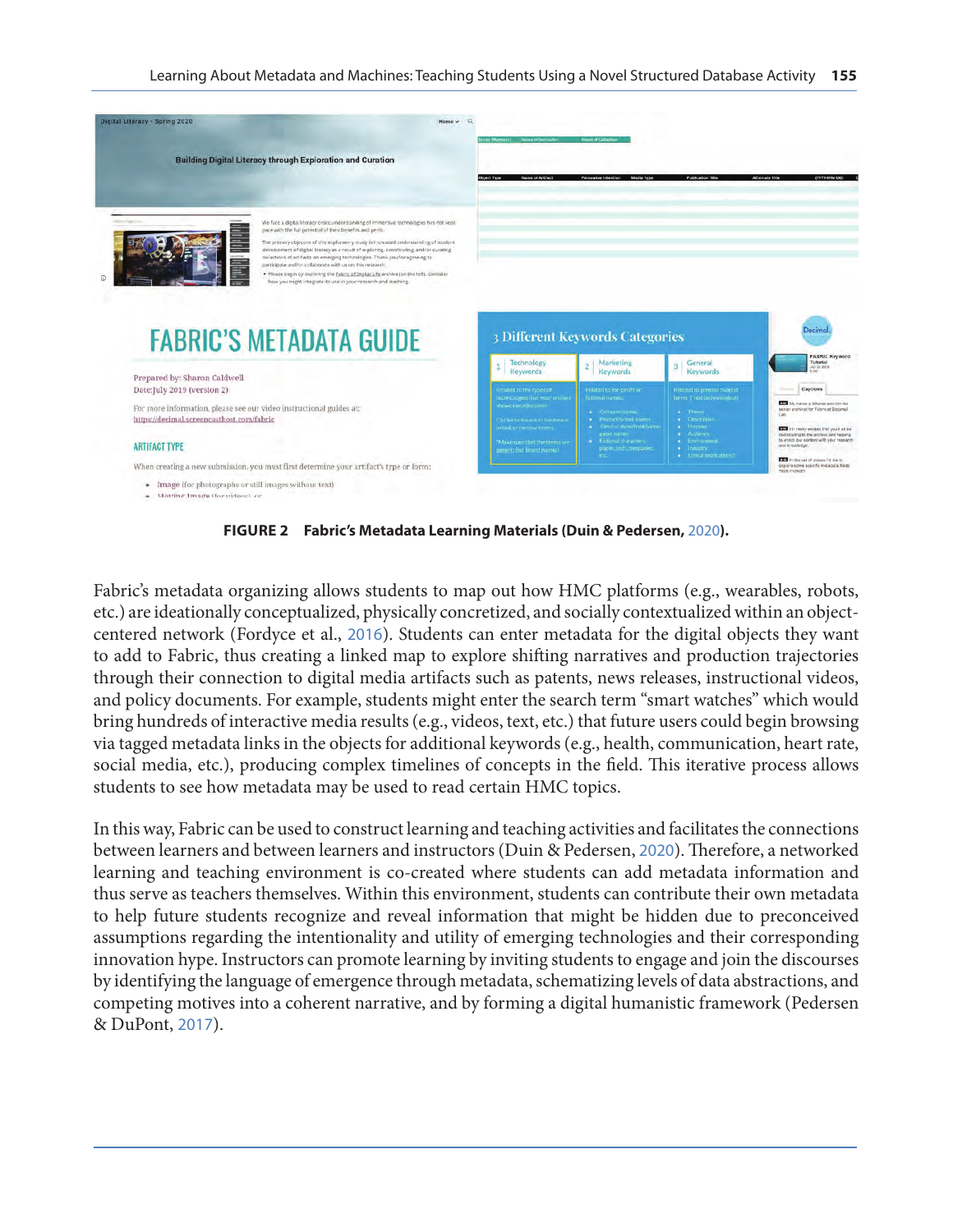### **Activity Description**

Our activity was conducted twice over the course of a single communication class at two large public universities in the United States. There were 19 students in one class and 19 in the other for a total of 38 students. In thinking about what factors to consider before using machine sources in the classroom, we decided that metadata literacy should be built into a machine-assisted teaching environment, and that using the Fabric instructional materials such as videos, spreadsheets, texts, and interfaces would be needed for the activity. We guided students through this process as they worked with the materials on Fabric. The steps for our activity are presented below (steps 1–4 and 8 are completed in Fabric):

- 1. Register for a Fabric account at fabricofdigitallife.com.
- 2. Read the information about submitting artifacts on Fabric.
- 3. Review the metadata guide.
- 4. Watch the video guides.
- 5. Use the provided spreadsheets for labeling metadata.
- 6. Gather and save digital objects related to a chosen theme.
- 7. Enter metadata for those objects into the spreadsheets.
- 8. Submit the spreadsheet metadata to Fabric for processing.

Students were first instructed to review the interactive videos and texts in Fabric concerning how to make an account and start a new form for adding digital objects, along with material explaining what each of the metadata categories stands for. Table 1 contains the description of the metadata categories and their definitions that students had to review (steps 2–4) through the Fabric materials prior to starting the activity. After reviewing and interacting with the Fabric learning materials, students then were required to collect digital artifacts, downloading their files into a folder (step 6), and label them using metadata (step 7) for processing and then enter the data into Fabric (step 8). The aim was to have students successfully understand each of these metadata categories and relationships with the goal/objective of having students then produce suitable and appropriate metadata examples that they submitted to Fabric. The metadata categories include things like publishing details, persuasive intentions, and keywords.

| <b>TABLE 1</b><br><b>Fabric's Metadata Categories and Their Descriptions</b> |                                                                                                                                                                                                                                                                                                                                    |  |  |  |
|------------------------------------------------------------------------------|------------------------------------------------------------------------------------------------------------------------------------------------------------------------------------------------------------------------------------------------------------------------------------------------------------------------------------|--|--|--|
| <b>Metadata Categories and Descriptions</b>                                  |                                                                                                                                                                                                                                                                                                                                    |  |  |  |
| Object Type                                                                  | When creating a new submission, you must first determine your artifact's type or<br>form: Image (for photographs or still images without text), Moving Image (for vid-<br>eos), or Text (for articles, patents, blog posts, etc.).                                                                                                 |  |  |  |
| Name of Artifact                                                             | Refers to the title of your article, video, or image (e.g., "Iron Man - Designing and Test-<br>ing the Mark II Gauntlets" or "NeuroPace: How the RNS System Works").                                                                                                                                                               |  |  |  |
| Persuasive Intention                                                         | Refers to your artifact's intention and purpose (e.g., advertisement, information,<br>entertainment, etc.).                                                                                                                                                                                                                        |  |  |  |
| Media Type                                                                   | Refers to the artifact's specific media format. Each subtype is indented under the<br>broader category. It is best to select a narrower category to describe your artifact.<br>If none of the subtypes fit your artifact, then you can choose the broader category<br>(e.g., corporate video, news broadcast, feature film, etc.). |  |  |  |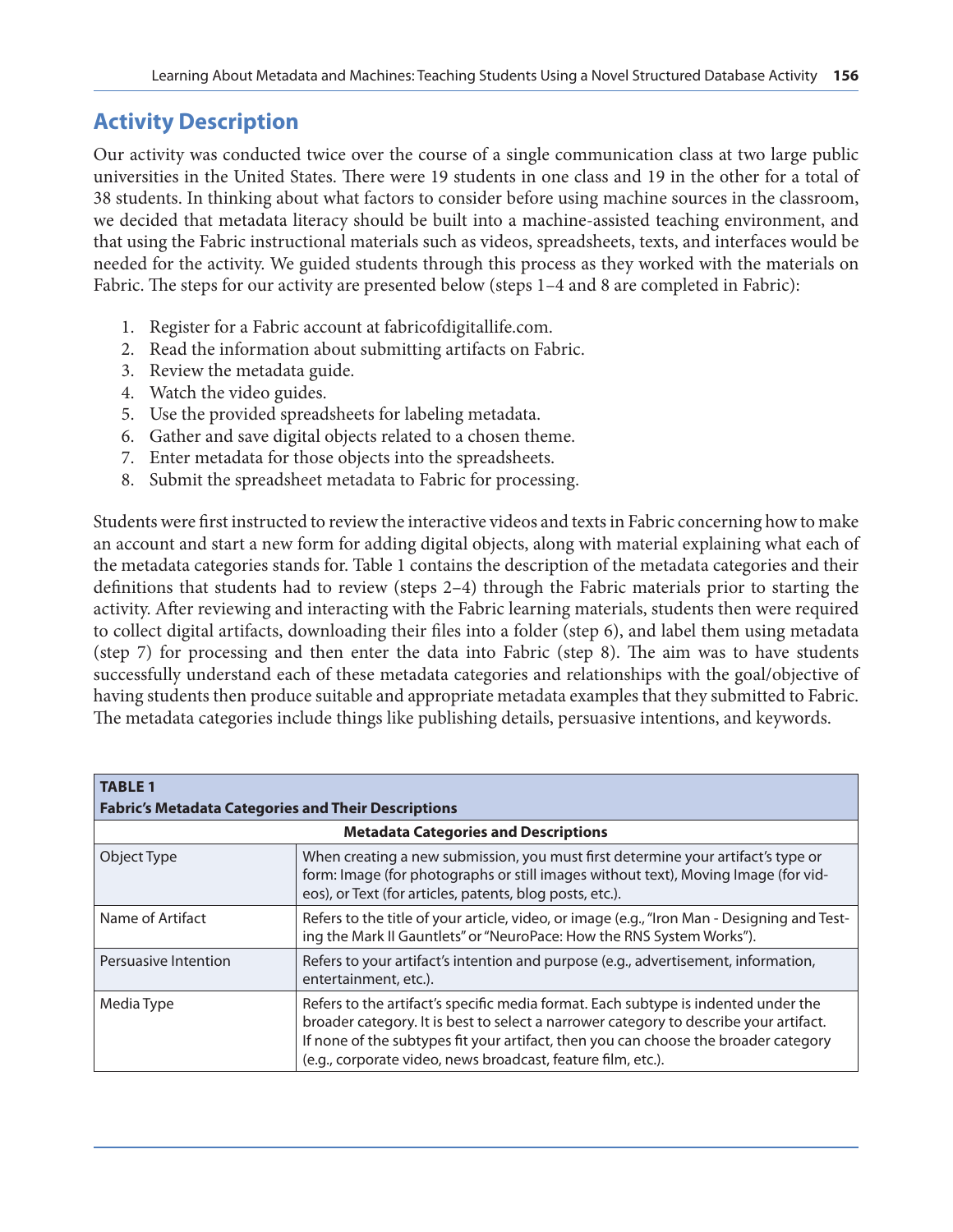| <b>Publication Title</b>  | Refers to the name of the newspaper, magazine, journal, or blog (e.g., TechCrunch,<br>The New York Times, IEEE Spectrum) OR the name of the film/TV show/video game/<br>book (e.g., Iron Man, Black Mirror), not the title of the article. If it's a corporate video,<br>you can leave this category blank.                                                                                                                                                                                                                                                                                                                                                                                                                                                                                                                                                                                                                                                                                                                                                                                                                                                                 |
|---------------------------|-----------------------------------------------------------------------------------------------------------------------------------------------------------------------------------------------------------------------------------------------------------------------------------------------------------------------------------------------------------------------------------------------------------------------------------------------------------------------------------------------------------------------------------------------------------------------------------------------------------------------------------------------------------------------------------------------------------------------------------------------------------------------------------------------------------------------------------------------------------------------------------------------------------------------------------------------------------------------------------------------------------------------------------------------------------------------------------------------------------------------------------------------------------------------------|
| <b>Publication Date</b>   | Refers to the date that your artifact (article, video, or image) was published (YYYY-<br>MM-DD).                                                                                                                                                                                                                                                                                                                                                                                                                                                                                                                                                                                                                                                                                                                                                                                                                                                                                                                                                                                                                                                                            |
| Description               | A short description of your artifact that gives it context. For academic articles or<br>patents, you can post the abstract. For journalistic articles, you can either copy and<br>paste the introductory paragraph, or (if you're feeling ambitious), summarize the<br>article yourself in a short paragraph or two. An ideal description would include what<br>the product/invention/service/film is, its intention or use(s), some key technological<br>components, and why it is important.                                                                                                                                                                                                                                                                                                                                                                                                                                                                                                                                                                                                                                                                              |
| Technology Keywords       | Refers to all the different technologies that your artifact discusses or showcases. This<br>can include broader technology categories (e.g., Artificial Intelligence (AI), Smart-<br>glasses, Smartphone Applications, Holographics, Facial Recognition, Spatial Comput-<br>ing, Fitness Trackers, etc.) as well as the more 'granular' technologies (e.g., Batteries,<br>Light Emitting Diodes (LED), Radio Frequency Identification (RFID), 3D Printing, Tem-<br>perature Sensors, Cameras, etc.). This category is only for generic technological terms<br>(e.g., Operating System (OS), Wireless Connectivity, Heads Up Displays (HUD), etc.).<br>Note: specific brands or trademarked names of technologies (e.g., Android KitKat,<br>Bluetooth, Google Glass) belong in Marketing Keywords)                                                                                                                                                                                                                                                                                                                                                                           |
| <b>Marketing Keywords</b> | Refers to anything that is marketed for profit: the names of companies (corpora-<br>tions, start-ups, etc.) as well as their products (Google Glass, Muse Softband). It also<br>includes the names of films (e.g., Blade Runner, Terminator 2) TV shows (e.g., Black Mir-<br>ror, Westworld), video games (e.g., Deus Ex, Cyberpunk 2077), books (e.g., Do Androids<br>Dream of Electric Sheep, Neuromancer), fictional characters (e.g., T-1000, Tony Stark),<br>fictional technologies (e.g., Mark II, Universal Translator), fictional places (e.g., The<br>Oasis, The Metaverse), and fictional companies (e.g., Skynet). For products, include<br>the name of the company along with the name of the Product (e.g., Fitbit Versa).<br>For example, if you are archiving a video about the "Vuzix Blade Augmented Reality<br>Smartglasses," your Marketing Keywords would be: Vuzix (name of company) and<br>Vuzix Blade (name of product).                                                                                                                                                                                                                             |
| General Keywords          | Refers to general words that help further categorize the artifact and the subject(s)/<br>concept(s) it discusses. This can include broad terms (e.g., Fashion, Medical, Ethics)<br>or narrower terms (e.g., Shirts, Parkinson's Disease, Privacy, etc.). It can also include<br>descriptions of the product (e.g., Comfort, Stylish, Immersive).                                                                                                                                                                                                                                                                                                                                                                                                                                                                                                                                                                                                                                                                                                                                                                                                                            |
| Classification            | An Invention: Select this if your artifact discusses or announces the creation of a<br>device/product (e.g., a commercial for the Samsung Galaxy Gear). This includes<br>company concept or launch videos, demonstrations from the creator, news releases<br>written by the company/inventor, patents, etc. A Response to an Invention: Select this<br>if your artifact features commentary about an invention (e.g., Forbes discussing the<br>new Apple Watch Series 4). Magazine or newspaper articles, news videos, and blog<br>posts typically belong in this category, unless it is the inventor writing about the<br>product (e.g., someone from Apple writing a guest post on Forbes about the new<br>Apple Watch Series 4). In this case, it would be classified as 'An Invention'. An Object<br>of an Allusion: Select this if your artifact is a snippet from popular culture or fiction<br>(e.g., film trailers, clips from movies or TV shows). These are useful to archive because<br>inventors will sometimes allude to pop culture by saying something like, "I was<br>inspired to create this device after watching Star Wars/Batman/Minority Report, etc." |
| <b>Related Items</b>      | Any related items in the database.                                                                                                                                                                                                                                                                                                                                                                                                                                                                                                                                                                                                                                                                                                                                                                                                                                                                                                                                                                                                                                                                                                                                          |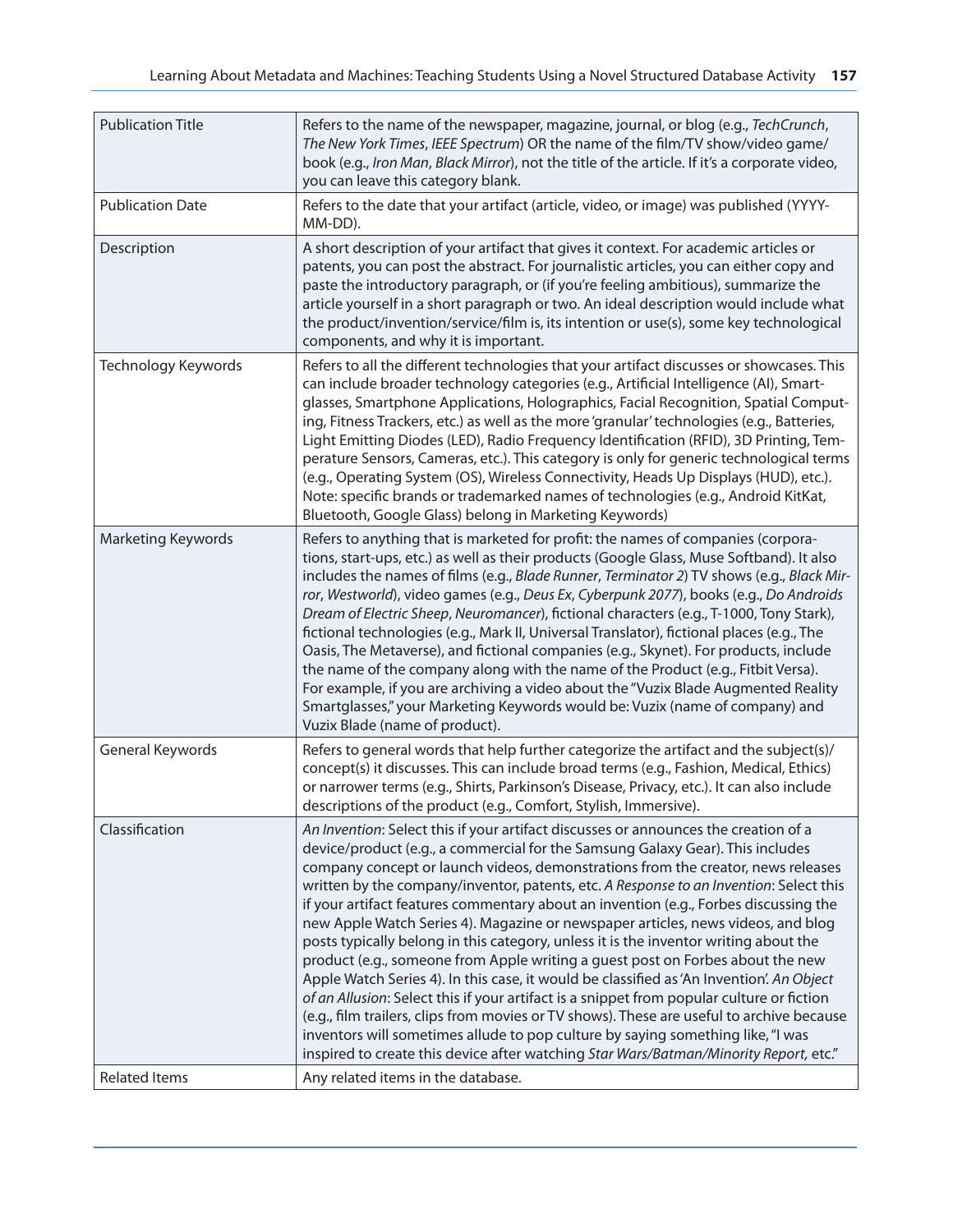| Allusion or Response                             | Does your artifact refer to any other inventions, responses to inventions, or objects<br>of allusions in the archive? For example, if you are archiving a magazine review of<br>the Oculus GO VR headset, you would include the primary Oculus GO advertisement<br>here. If your artifact references any similar inventions (e.g., an article about North's<br>Focals mentions Google Glass) or alludes to pop culture (e.g., the concept video for<br>an AR heads-up display alludes to Tony Stark's suit in Iron Man), include them here.                                                                                                                                                                                                                                                                                                                                                                                                                                                                                                                                                                                                                                                                                                                                                                                                                                                                                  |
|--------------------------------------------------|------------------------------------------------------------------------------------------------------------------------------------------------------------------------------------------------------------------------------------------------------------------------------------------------------------------------------------------------------------------------------------------------------------------------------------------------------------------------------------------------------------------------------------------------------------------------------------------------------------------------------------------------------------------------------------------------------------------------------------------------------------------------------------------------------------------------------------------------------------------------------------------------------------------------------------------------------------------------------------------------------------------------------------------------------------------------------------------------------------------------------------------------------------------------------------------------------------------------------------------------------------------------------------------------------------------------------------------------------------------------------------------------------------------------------|
| Names of Creators, Contribu-<br>tors, Publishers | Refers to any individuals or organizations (companies, universities, research groups,<br>etc.) who helped create, contribute to, or publish your artifact as well as the technol-<br>ogy being advertised or discussed. Author(s): Refers to the name(s) of the person/<br>people/company who wrote the article or created the video. For films, it would be<br>the director. Contributor(s): Refers to any other person who is mentioned in the<br>artifact, but is not the main creator. This could be editors, experts, or researchers in<br>the field, as well as any relevant universities/research labs/institutions/organizations.<br>Publisher(s): Refers to the name of the company or institution that published the<br>artifact (e.g., Brown University, Vice Media, Springer Nature Publishing). This may be<br>different than the publication title. For example, CNET is published by CBS Interactive<br>Inc. Look for the copyright symbol at the bottom of websites. For films, include the<br>name of the production company (e.g., Warner Brothers, Marvel Studios).                                                                                                                                                                                                                                                                                                                                       |
| Location on Body                                 | Refers to where on the body the device is meant to be worn, embedded, or<br>implanted. Think about which part(s) of the body is being augmented: If it's an<br>Ingestible, it would typically be Digestive Tract. If it's Robotical, you would classify it<br>as the Entire Body (referring to the robot itself). If it's in the Other category (e.g arti-<br>ficial intelligence algorithms that aren't associated with a specific device, or ambient<br>technologies like smart sensors for homes), it will likely be classified as Not on the<br>Body. If it's Carryable, it will likely be on the Hand. For Wearables, it could be the Wrist<br>(for smartwatches), the Eyes (for AR/VR headsets or smartglasses), the Entire Body or<br>the Torso (for smart clothing), etc.                                                                                                                                                                                                                                                                                                                                                                                                                                                                                                                                                                                                                                            |
| Augment Keywords                                 | Refers to the ways in which the product or technology helps to augment the human<br>body. Consider things such as: how the product enhances human capacity, actions<br>the person performs while interacting with the technology, and what the product<br>or technology helps facilitate (e.g., Walking, Exercising, Working, Communicating,<br>Creating, Imagining, Engaging, Expressing, Feeling, Learning, Living, etc.). Write it as a<br>present tense action verb (ending in 'ing').                                                                                                                                                                                                                                                                                                                                                                                                                                                                                                                                                                                                                                                                                                                                                                                                                                                                                                                                   |
| Use/HCI Platform                                 | Refers to the way that the technology being discussed in your artifact is intended<br>to interact with the human body. Carryable: Is it meant to be carried around (e.g.,<br>smartphones or tablets)? Wearable: Is it meant to be worn somewhere on the body<br>(e.g., smartwatches, LED dresses, Brain-Computer Interfaces that use EEG sensor<br>caps)? Embeddable: Is it meant to be embedded into the body (this refers primarily<br>to prosthetics that are not explicitly implants; e.g., prosthetic legs, bionic hands)?<br>Implantable: Is it meant to be implanted in the body, typically through surgical<br>means (e.g., pacemakers, Brain-Computer Interfaces such as Elon Musk's Neuralink,<br>cybernetics, sensors that transhumanists or biohackers/grinders put under their skin,<br>etc.)? Ingestible: Is it meant to be consumed internally (e.g., a digital pill)? Robotical:<br>Is it a standalone robot that is physically separate from the human body altogether<br>(e.g., humanoid robots, social and companion robots, mobile manipulator robots)?<br>Other: Does it not fit into any of the above categories (e.g., artificial intelligence algo-<br>rithms or systems that are not incorporated into robots or other HCI technologies<br>(IBM's Project Debater), smart home systems, the internet of things and connected<br>devices, personal assistants like Apple's Siri, self-driving cars)? |
| Source/Web Address                               | Refers to the web address of the artifact. Copy and paste the link to your video, arti-<br>cle, or image here.                                                                                                                                                                                                                                                                                                                                                                                                                                                                                                                                                                                                                                                                                                                                                                                                                                                                                                                                                                                                                                                                                                                                                                                                                                                                                                               |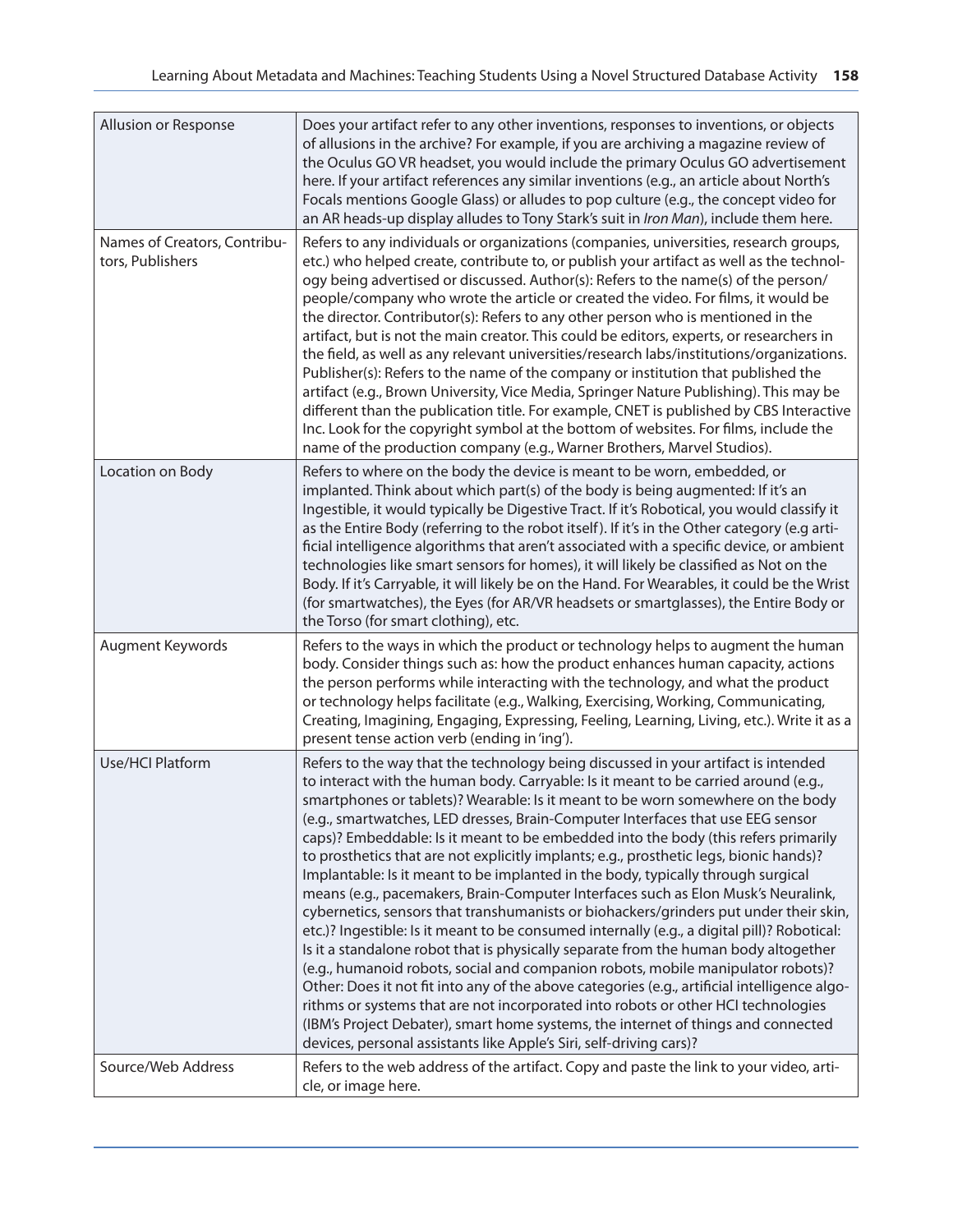Because the Fabric database focuses on embodied computing technologies, our activity asked students to label individual media artifacts related to applications in one embodied computing area. In our example, students focused on the topic of augmented reality and policing (Figure 3), while also focusing on one of three geographic locations (USA, UK, China). Students were placed into three groups, with a focus on one of the three different geographic areas to ensure that they found different assets but also to capture a wider range of artifacts. Students then searched for digital artifacts (e.g., articles, patents, videos, etc.) on the web relating to augmented reality and policing in their given geographic area. Most of the students conducted Google searches using several variations of keywords relating to their topics and saved their digital artifacts into folders on their computers. After finding their artifacts, students then began to create all the metadata for each of their found digital objects in the metadata spreadsheet provided by Fabric. For example, students had to enter the information for each of the categories listed in Table 1 for each media artifact, and these included naming the object and media types, publication dates and titles, persuasive intention, various keywords, and so forth. Students then handed in their spreadsheets after filling in all the metadata for their collected digital media artifacts, so that it could be entered into Fabric. After conducting the metadata exercise, students were asked to comment and reflect on the metadata categories as well as instances where they had difficulty categorizing certain artifacts using the predefined categories. Below is a shortened description of the activity provided to students (Table 2 and Figure 3).

#### **TABLE 2**

#### **Activity Description Provided to Students**

#### *Activity*

Collectively we will be working on creating a curated collection for a digital database called "Fabric." Fabric is a cultural analytics database that tracks the emergence of embodied computing platforms. We will be contributing to a very important collective resource about embodied computing.

Outputs: 1) Class Research – Finding artifacts about our topic for Fabric – Each person is responsible for finding news articles, videos, press releases, entertainment media, and any other public artifact that talks about a particular topic related to AR. We will also post these onto a collective document to minimize redundancies. 2) Class Research – Coding the artifacts and entering the metadata for Fabric – After we compile a list of artifacts, each one of you will be responsible for coding the artifacts and entering the metadata for submission to Fabric. Our entries will then be indexed and appear in the Fabric database/website for other people to search. Write a summary of your experience and reflect on what you did.



#### Break out in three groups

- Look for material related to AR/VR and Police/Policing.
	- · Group 1: USA
	- · Group 2: UK
	- · Group 3: China
	- Enter the material you find in the spreadsheet, filling out the metadata categories.
	- Make sure the material is not already in FABRIC.

· fabricofdigitallife.com

Why Research? Augmented Reality is still in the early phases of development and public introduction. There is still a great deal we do not know about AR, ranging from how people will measurement to the behavior of the technology, how people will unlike the technology, who will interact with one another using the technology, how people will be affected by AR media, etc. The possibilities are endless bec negotiated, which is why more research needs to be done.

Part 1 - Class Research: Collectively we will be working on creating a curated collection for a digital database called "FABRIC i" FABRIC is a cultural analytics database that tracks the may analogo complex computing platforms. We will be been go from one of the founders energience of embodied computing platforms. We will be been go from one of the founders of FABRIC on October  $8^\text{th}$  to explain what th

Part 2 -- Individual Experimental Research: Each of you should hopefully have started developing interest in a particular area of AR - some of your application - design proposals as recognizations as in particular that could be recognized to contain within them some interesting research questions, and some of you specifically said that more research would be necessary to answer/satisfy investors. R start identifying literature that would be relevant to your research question.

Outputs:

1) Class Research - Finding artifacts about our topic for FABRIC - Each person is and any responsible for finding news articles, videos, press releases, entertainment media, and<br>other public artifact that talks about a particular topic related to AR/VR. We will also

**FIGURE 3 Activity Slides Shown to Students.**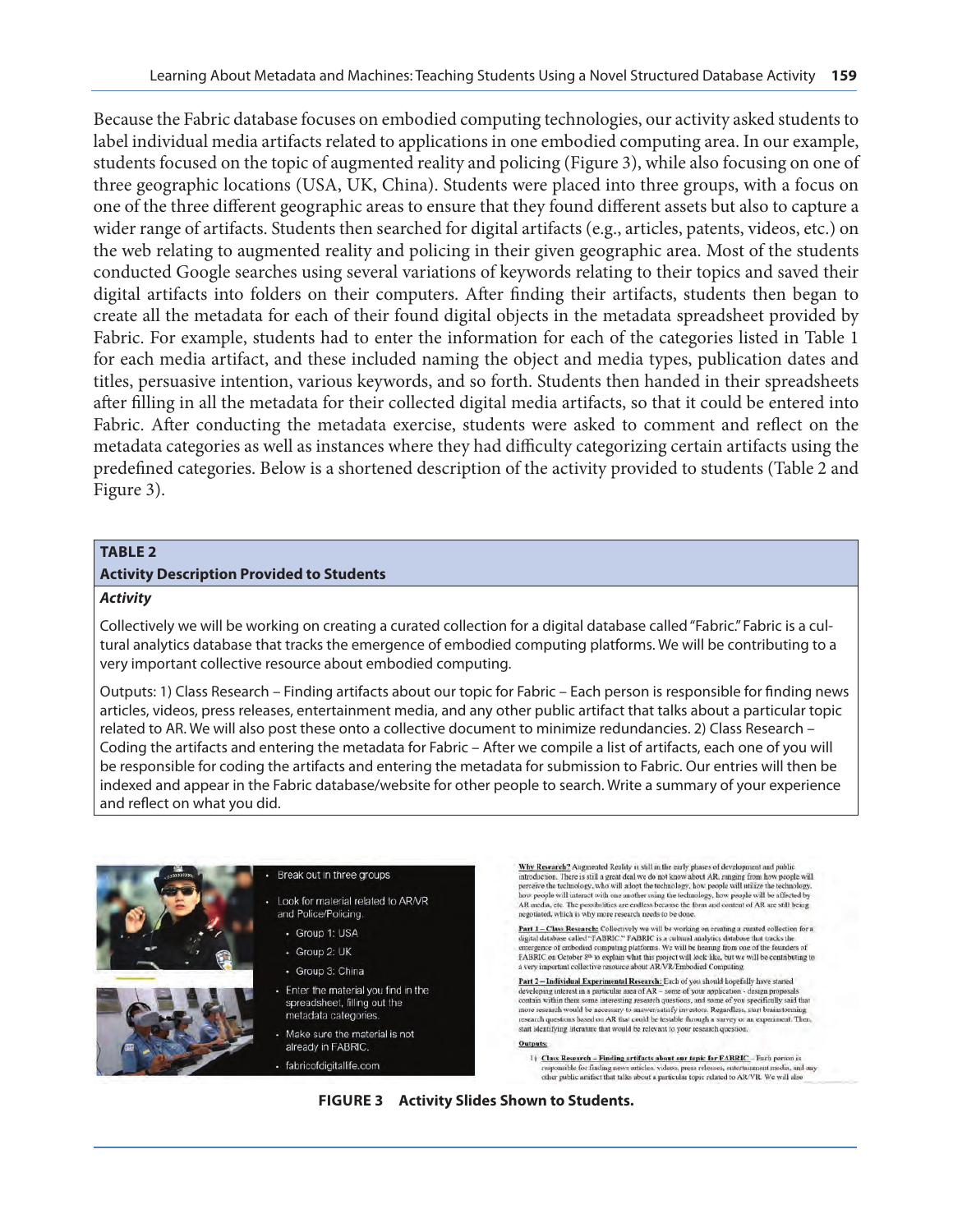### **Outcomes of the Fabric Activity**

This activity was simultaneously an exercise in learning the metadata language of machines, finding artifacts to apply that language to, and ultimately placing those artifacts into the machine database using that language. By actually placing their artifacts and corresponding metadata into the database for future search queries, students were able to see how metadata functions as a real-world activity. We found that upon completing the activity, students were able to identify several interesting metadata examples. We reviewed the material provided in the submitted examples to see if they satisfied and matched with the criteria listed in the metadata categories and descriptions. The material showed evidence that the students were able to successfully apply their knowledge of metadata into filling the categories that were required of them. For example, the object types were described (text, video, interactive resource, etc.), the names of the artifacts that they found were produced (titles, etc.), the persuasive intentions of the artifacts were labeled (information, advertisement, entertainment, etc.), the media type was recorded (YouTube Clip, Newspaper Article, etc.), publication dates and titles, descriptions of the artifacts, and various keywords, among other metadata categories.

We can offer some preliminary reflections from this activity. First, students seemed to have adequately grasped the nature of metadata and its processing based on their experiences with the Fabric machineassisted learning environment. Focusing on HMC, students developed their conceptualization around AR technologies, considering how AR is ontologized into specific abstract categories and taxonomies. In this stage, students imagined how AR might be conceptualized as a media technology. This stage involved creating technology keywords related to aspects of AR's ontological categorizations (things like heads-up display, visual interface, smart glasses, batteries, etc.). The conceptual design of AR as an embodied computing device was emphasized to locate the contours and abstract ideations of what AR media are supposed to include and how they are taxonomized. The students conducted systematic reviews of how AR is conceptualized in research and production from a discursive perspective, analyzing and then labeling media artifacts relating to the conceptualization of design.

Second, students focused on the concretization of their concepts by focusing on how AR concepts are embodied in industry, market, and regulatory forces (Heemsbergen et al., [2021](#page-12-0) aided our reflections on the activity and how AR is conceptualized). This was done through the creation of marketing metadata keywords that included things like company and product names. Concretization considers how AR concepts are reified into production and market materializations. This step takes the abstract categories that students developed in the ontologizing of AR technologies and applies them into groups of existing companies, products, domains, and marketing materials. These are the materials that mediate AR conceptualizations into embedded and embodied practice, highlighting the implementation of concepts in the real world. Students observed actual companies that build AR for policing, as well as the names of those AR products. They also identified government, intelligence, policing, and security organizations that use these AR conceptualizations in concrete practices.

Beyond the tangible artifacts they found, their reflections on the exercise were also enlightening. One common theme was that students talked about how breaking down the artifact in a systematized way demystified some of the power of the database. Some talked about how they now understood how these decisions were made, and how humans were making these determinations. Having the experience of curating data helped them better understand what they see when they utilize the database and see the search results presented. Another common theme was a feeling that they were constrained by the metadata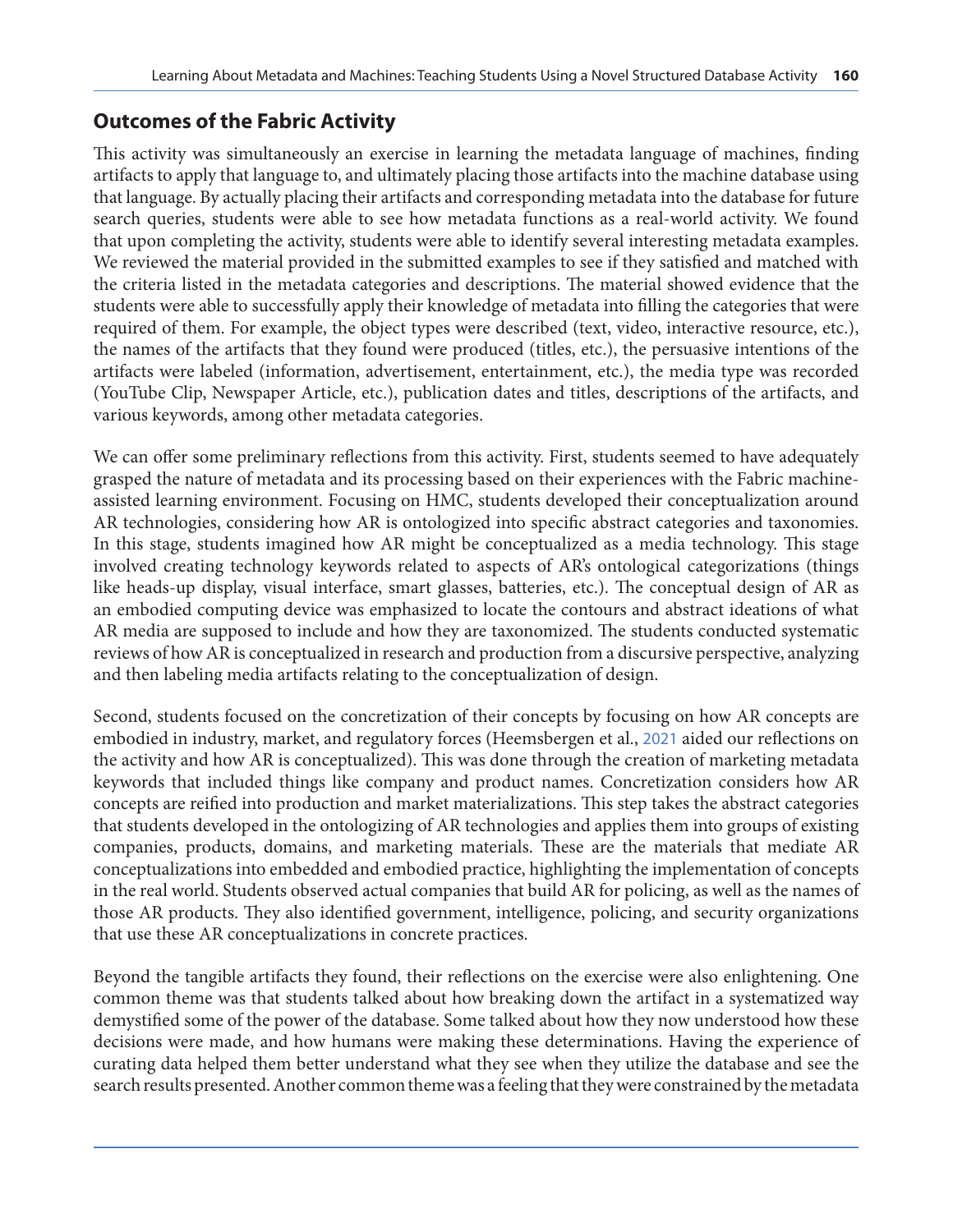codes, not because they were incomplete, but they could only distill the features of the artifacts without necessarily capturing their full meaning. For example, while the system allowed them to annotate the persuasive intention and allusion, it may not have captured how positive a particular video was toward the idea of augmented policing, or how they presented it as a necessity. It also illustrated to students how certain metadata categories would be more useful as a sorting function, given that certain classification categories would place various dissimilar and incommensurate artifacts in the same category just because it was an advertisement or talked about a particular device.

Lastly, students turned from concretization to contextualization by imagining AR media and its intended public debate but also how AR media confront continued social and cultural appropriations. This was done through identifying general keywords related to concretized AR media objects. Such keywords include those related to augmenting (e.g., purchasing, surveilling, policing, etc.). Contextualization is where detailed information about HMC and policing practices was included, describing how users like police, government, military, and security companies are employing HMC in the field for specific cases and purposes (e.g., to combat illegal immigration, etc.). This stage is where the different social contexts are identified, and in the context of our class activity, students identified different cultural contexts related to AR and policing in the UK, USA, and China. Students also imagined the use of AR technologies in these contexts, hinting at potential uses and futures.

## **Discussion**

One important factor in data literacy is to gain a level of reflexivity about data, particularly the interrelationships between how data are found, refined, and made (Armfield et al., [2019](#page-11-0); Duin et al., [2019](#page-11-0); Duin & Pedersen, [2020](#page-11-0); Duin et al., [2021](#page-11-0)). Teaching students this requires building in interactive experiences with data and encouraging them to reflect on the process of refining and producing data. Following an HMC focus on ontologizing and laying bare "communication with digital interlocutors" (Fortunati & Edwards, [2020](#page-12-0), p. 7), we found that Fabric promotes the pedagogical experiencing of machinic content while foregrounding the human-centered design of interaction technologies like AR (Armfield et al., [2019](#page-11-0)). Specifically, the Fabric interface highlights the data ontologies and their ontological shifts (Iliadis, [2018](#page-12-0), [2019](#page-12-0)) in HMC devices (Banks & de Graaf, [2020](#page-11-0); A. Edwards, [2018](#page-11-0); Guzman, [2020](#page-12-0)) by categorizing and making searchable/retrievable information about the technologies, their histories, and varieties of social utilities and functions. This type of activity offers a pedagogical opportunity where students can begin by creating their own data to input into a machine, rather than taking a top-down approach of inputting data into a machine and delivering that to the student—students thus become active participants in the teaching/learning cycle in both directions.

We think that Fabric's affordances generally aligned with the learning objectives for our activity. Fabric contains the necessary visualizations and interaction capabilities that allow students to learn about metadata in a uniform and self-paced learning environment. As a machine-assisted teaching tool, Fabric seemed to be able to promote reflexivity and literacy about metadata through its affordances that students were able to take advantage of, such as the avatars and videos. Second, we think that Fabric contains several factors that are needed in any machine teaching scenario, including the opportunity for self-pacing and self-directedness, along with clear visualizations and instructions with both audio and visual material. Most importantly, examples are included to allow students to visualize their future work. Students were able to visualize the metadata through analytics visualizations before conducting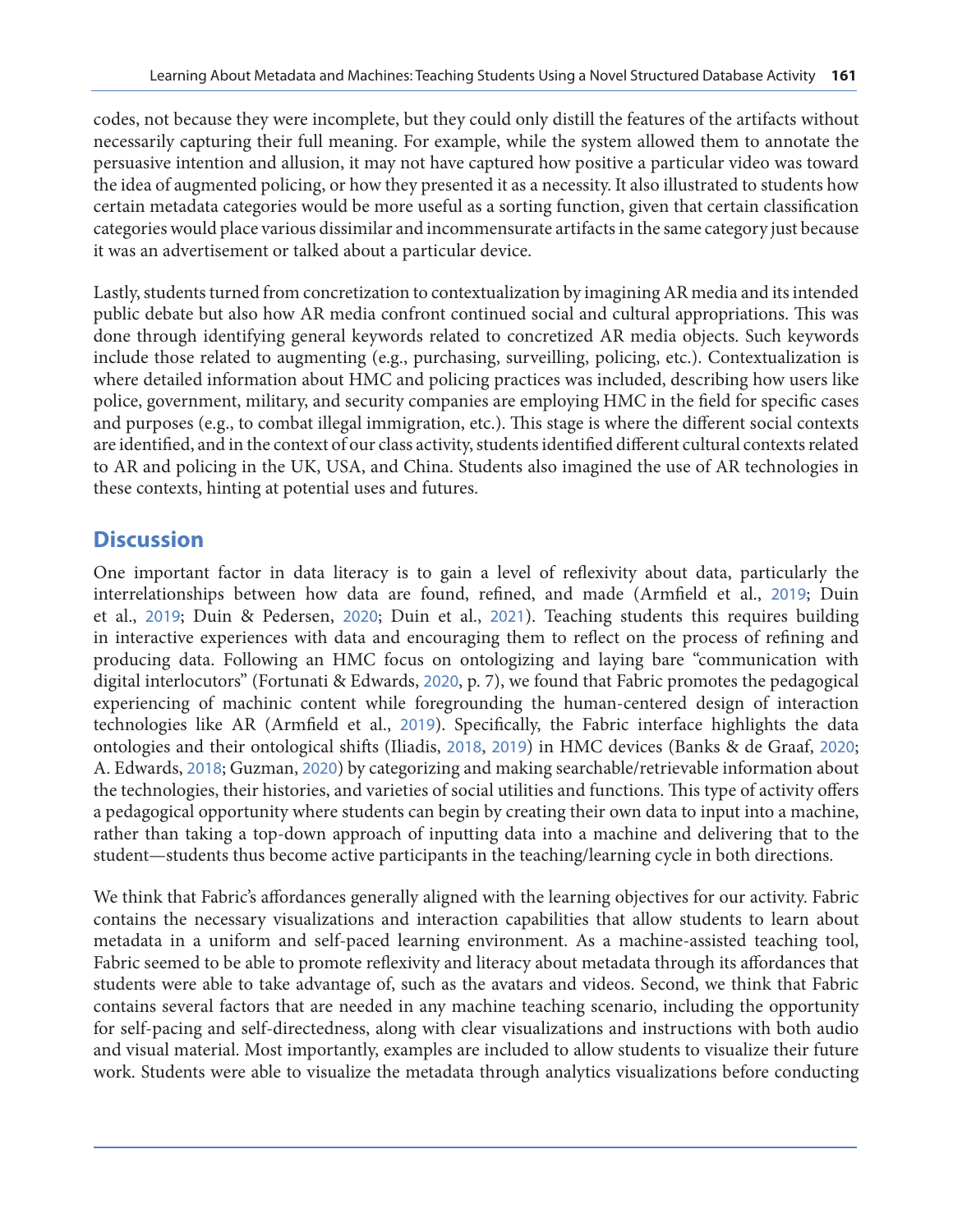their own projects. In this way, Fabric seemed to contain several of the necessary tools, processes, and activities that were required. Lastly, Fabric shows what could be gained by having students try to teach machines. Part of Fabric and the associated activity is designed around student-led contributions to Fabric's content by way of processing students' metadata projects into Fabric. Fabric is essentially learning from the students, and the student-submitted metadata will later serve as material for future learning done on and through Fabric.

## **Conclusion**

HMC is an emerging subfield in communication that focuses on technologies that are designed to enact the role of communicator (e.g., virtual assistants, robots, virtual avatars, etc.) and on meaning-making processes that occur in everyday encounters with technology as a communicative subject (C. Edwards et al., [2019](#page-11-0); Guzman, [2018](#page-12-0); Jones, [2014](#page-12-0)). Of particular interest to HMC scholars is HMC's similarity to interpersonal communication, and more specifically approaches toward computational interpersonal communication (C. Edwards et al., [2020](#page-11-0); Gunkel, [2016](#page-12-0); Westerman et al., [2020](#page-13-0)) and understanding the various ways in which people communicate with machines as social robots (Gehl & Bakardjieva, [2016](#page-12-0)). For example, such interpersonal scenarios might include people engaging in dialogue with Twitter bots or virtual assistants like Alexa. A second interest of HMC scholars is in HMC's similarities to mass media using algorithms, artificial intelligence, and automation for communicative meaning-making (Gunkel, [2012](#page-12-0); Guzman & Lewis, [2020](#page-12-0); Lewis et al., [2019](#page-12-0)).

Moving beyond similarities with interpersonal and mass media approaches, there are many opportunities to invert the common ways that scholars think about machine education. HMC research into education has focused a lot on the delivery of data  $\rightarrow$  to machine  $\rightarrow$  to student direction (for example, in online learning environments where students are seen as passive receivers of information, or when students interact with a robot), which is only one direction and starting point. Switching the direction to student  $\rightarrow$  creating data  $\rightarrow$  inputting data machines could also be important. We think that Fabric promotes this second direction, where students are the ones who begin by creating material and then eventually contributing that material to a machine-assisted learning tool. This type of perspective puts emphasis on the students and their creative capacities to produce materials, and we think that this perspective empowers students in their learning and education.

As communication and educational scholars continue to think about student engagement with machine teachers (e.g., with social robots, avatars, etc.) (Belpaeme et al., [2018](#page-11-0); A. Edwards & C. Edwards, [2017](#page-11-0)b; C. Edwards et al., [2018](#page-11-0)), more work is necessary to understand these interactions. Although much of the literature has focused on conceptual and behavioral/experimental approaches to machine teachers/ teaching, machine teachers/teaching also provides opportunities to examine iterative and reflexive ways to promote student understanding of machine-assisted pedagogy in nontraditional learning settings and through synergistic work. In addition to understanding machines as teachers, we argue that it is equally important to provide students with an understanding of how data are created and on what basis they are teaching from. This study offers a hands-on and iterative way of helping students better understand data and metadata as a concept, which could in turn affect their future interactions with machines.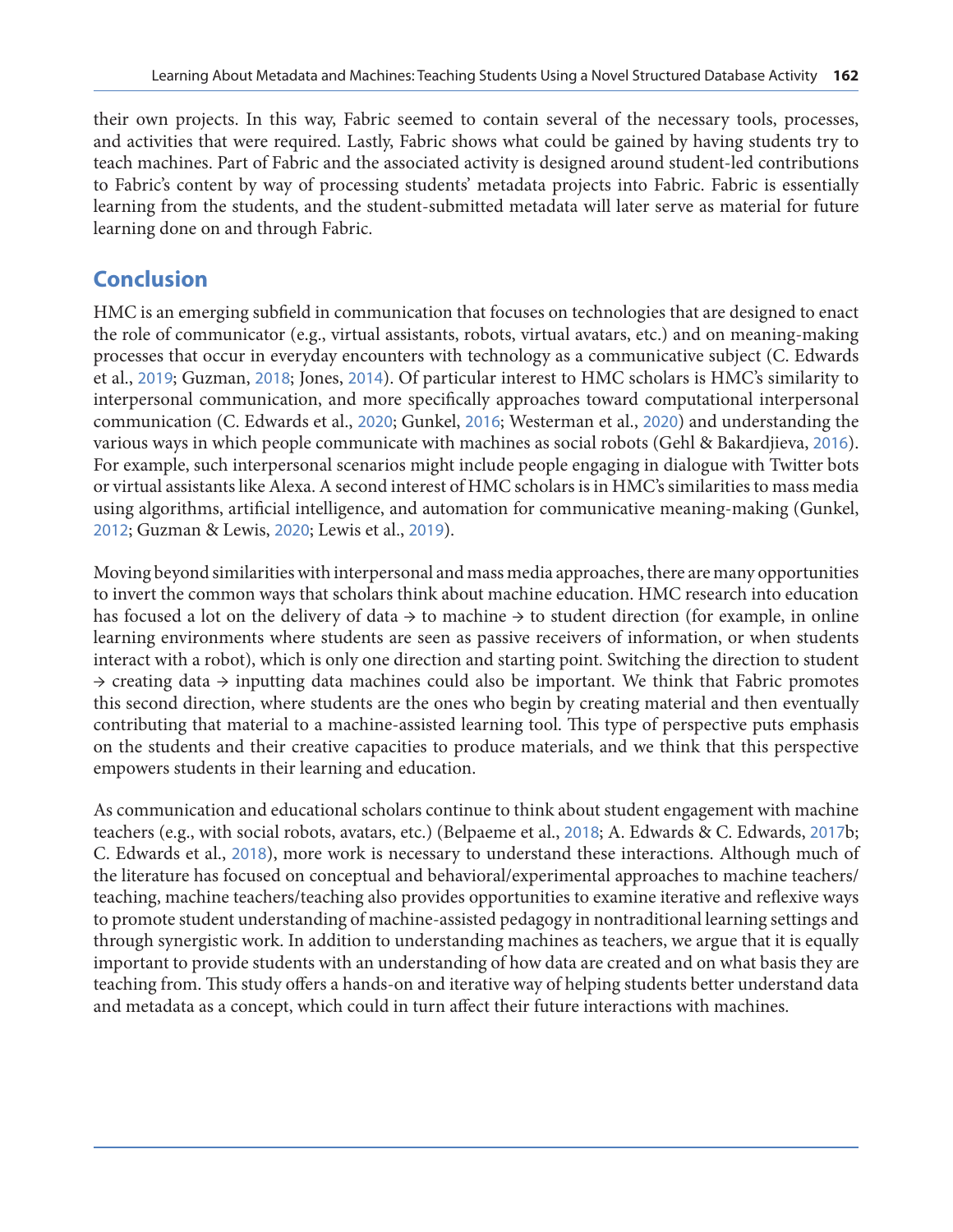### <span id="page-11-0"></span>**References**

- Armfield, D., Duin, A. H., & Pedersen, I. (2019). Immersive content in technical communication: A journey mindset. *Intercom: Magazine for the Society for Technical Communication*, *66*(1), 14–17. [https://](https://www.stc.org/intercom/2019/03/immersive-content-in-technical-communication-a-journey-mindset/) [www.stc.org/intercom/2019/03/immersive-content-in-technical-communication-a-journey-mindset/](https://www.stc.org/intercom/2019/03/immersive-content-in-technical-communication-a-journey-mindset/)
- Armfield, D., Duin, A. H., & Pedersen, I. (2018). Experiencing content: Heuristics for human-centered design for augmented reality. In *IEEE International Professional Communication Conference (Pro-Comm)* (pp. 241–247). IEEE. <https://doi.org/10.1109/ProComm.2018.00057>
- Banks, J., & de Graaf, M. M. A. (2020). Toward an agent-agnostic transmission model: Synthesizing anthropocentric and technocentric paradigms in communication. *Human-Machine Communication*, *1*, 19–36. <https://doi.org/10.30658/hmc.1.2>
- Belpaeme, T., Kennedy, J., Ramachandran, A., Scassellati, B., & Tanaka, F. (2018). Social robots for education: A review. *Science Robotics*, *3*(21), 1–9. <https://doi.org/10.1126/scirobotics.aat5954>
- Caverlee, J., Mitra, P., & Larsgaard, M. L. (2018). Dublin core. In L. Liu & M. T. Özsu (Eds.), *Encyclopedia of database systems* (pp. 1248–1251). Springer. [https://doi.org/10.1007/978-1-4614-8265-9\\_894](https://doi.org/10.1007/978-1-4614-8265-9_894)
- Duin, A. H., Armfield, D., & Pedersen, I. (2019). Human-centered content design in augmented reality. In G. Getto, J. T. Labriola, N. Franklin, & S. Ruszkiewicz (Eds.), *Context is everything: Content strategy in technical communication* (pp. 89–116). Routledge.
- Duin, A. H., & Pedersen, I. (2020). Building digital literacy through exploration and curation of emerging technologies: A networked learning collaborative. In *Publication for the International Networked Learning Conference* (pp. 1–20). NLC. [https://www.networkedlearning.aau.dk/digitalAssets/](https://www.networkedlearning.aau.dk/digitalAssets/
825/825684_08.-duin---pedersen---building-digital-literacy-through-exploration-and-curation-
of-emerging-technologies-a-networked-learning-collaborative.pdf) [825/825684\\_08.-duin---pedersen---building-digital-literacy-through-exploration-and-curation](https://www.networkedlearning.aau.dk/digitalAssets/
825/825684_08.-duin---pedersen---building-digital-literacy-through-exploration-and-curation-
of-emerging-technologies-a-networked-learning-collaborative.pdf)[of-emerging-technologies-a-networked-learning-collaborative.pdf](https://www.networkedlearning.aau.dk/digitalAssets/
825/825684_08.-duin---pedersen---building-digital-literacy-through-exploration-and-curation-
of-emerging-technologies-a-networked-learning-collaborative.pdf)
- Duin, A. H., Pedersen, I., & Tham, J. (2021). Building digital literacy through exploration and curation of emerging technologies: A networked learning collaborative. In N. B. Dohn, S. B. Hansen, J. J. Hansen, M. deLaat, & T. Ryberg (Eds.), *Conceptualizing and innovating education and work with networked learning*. Springer.
- Edwards, A. (2018). Animals, humans, and machines: Interactive implications of ontological classification. In A. L. Guzman (Ed.), *Human-machine communication: Rethinking communication, technology, and ourselves* (pp. 29–50). Peter Lang.
- Edwards, A., & Edwards, C. (2017a). Human-machine communication the classroom. In M. L. Houser & A. M. Hosek (Eds.), *Handbook of instructional communication instructional: Rhetorical and relational perspectives* (pp. 184–194). Taylor & Francis.
- Edwards, A., & Edwards, C. (2017b). The machines are coming: Future directions in instructional communication research. *Communication Education*, *66*(4), 487–488. [https://doi.org/10.1080/03634523.](https://doi.org/10.1080/03634523.2017.1349915) [2017.1349915](https://doi.org/10.1080/03634523.2017.1349915)
- Edwards, C., Edwards, A., Albrehi, F., & Spence, P. (2020). Interpersonal impressions of a social robot versus human in the context of performance evaluations. *Communication Education*, *70*(2), 1–18. <https://doi.org/10.1080/03634523.2020.1802495>
- Edwards, C., Edwards, A., Kim, J., Spence, P. R., de Graaf, M., Nah, S., & Rosenthal-von der Pütten, A. (2019). Human-machine communication: What does/could communication science contribute to HRI? In J. Kim, A. Tapus, D. Sirkin, M. Jung, & S. S. Kwak (Eds.), *14th ACM/IEEE International Conference on Human-Robot Interaction (HRI)* (pp. 673–674). IEEE. [https://doi.org/10.1109/](https://doi.org/10.1109/HRI.2019.8673138) [HRI.2019.8673138](https://doi.org/10.1109/HRI.2019.8673138)
- Edwards, C., Edwards, A., Spence, P. R., & Lin, X. (2018). I, teacher: Using artificial intelligence (AI) and social robots in communication and instruction. *Communication Education*, *67*(4), 473–480. [https://](https://doi.org/10.1080/03634523.2018.1502459) [doi.org/10.1080/03634523.2018.1502459](https://doi.org/10.1080/03634523.2018.1502459)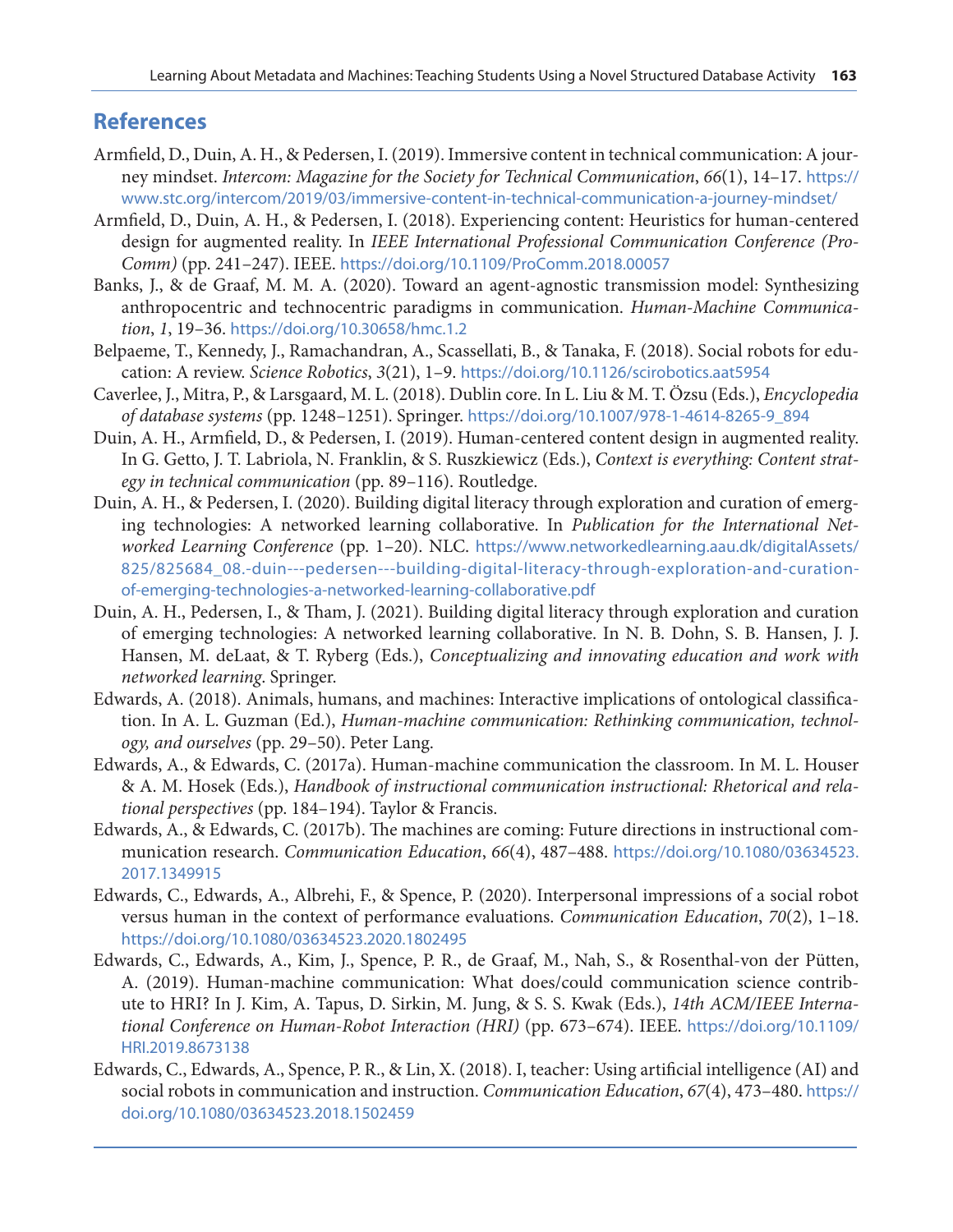- <span id="page-12-0"></span>Fordyce, R., Heemsbergen, L., Apperley, T., Arnold, M., Birtchnell, T., Luo, M., & Nansen, B. (2016). Things, tags, topics: Thingiverse's object-centred network. *Communication Research and Practice*, *2*(1), 63–78. <https://doi.org/10.1080/22041451.2016.1155337>
- Fortunati, L., & Edwards, A. (2020). Opening space for theoretical, methodological, and empirical issues in human-machine communication. *Human-Machine Communication*, *1*, 7–18. [https://doi.](https://doi.org/10.30658/hmc.1.1) [org/10.30658/hmc.1.1](https://doi.org/10.30658/hmc.1.1)
- Gehl, R. W., & Bakardjieva, M. (Eds.). (2016). *Socialbots and their friends: Digital media and the automation of sociality*. Routledge.
- Gray, J., Gerlitz, C., & Bounegru, L. (2018). Data infrastructure literacy. *Big Data & Society*, *5*(2), 1–13. <https://doi.org/10.1177/2053951718786316>
- Gunkel, D. J. (2012). Communication and artificial intelligence: Opportunities and challenges for the 21st century. *Communication +1*, *1*(1), 1–26. <https://doi.org/10.7275/R5QJ7F7R>
- Gunkel, D. J. (2016). Computational interpersonal communication: Communication studies and spoken dialogue systems. *Communication +1*, *5*, 1–20. <https://doi.org/10.7275/R5VH5KSQ>
- Guzman, A. (Ed.). (2018). *Human-machine communication: Rethinking communication, technology, and ourselves*. Peter Lang.
- Guzman, A. (2020). Ontological boundaries between humans and computers and the implications for human-machine communication. *Human-Machine Communication*, *1*, 37–54. [https://doi.](https://doi.org/10.30658/hmc.1.3) [org/10.30658/hmc.1.3](https://doi.org/10.30658/hmc.1.3)
- Guzman, A., & Lewis S. C. (2020). Artificial intelligence and communication: A Human– Machine Communication research agenda. *New Media & Society, 22*(1), 70–86. [https://doi.](https://doi.org/10.1177/1461444819858691) [org/10.1177/1461444819858691](https://doi.org/10.1177/1461444819858691)
- Heemsbergen, L., Bowtell, G., & Vincent, J. (2021). Conceptualising augmented reality: From virtual divides to mediated dynamics. *Convergence*, online first, 1–17. [https://doi.org/10.1177/](https://doi.org/10.1177/1354856521989514) [1354856521989514](https://doi.org/10.1177/1354856521989514)
- Iliadis, A. (2018). Algorithms, ontology, and social progress. *Global Media and Communication*, *14*(2), 219–230. <https://doi.org/10.1177/1742766518776688>
- Iliadis, A. (2019). The Tower of Babel problem: Making data make sense with Basic Formal Ontology. *Online Information Review*, *43*(6), 1021–1045. <https://doi.org/10.1108/OIR-07-2018-0210>
- Iliadis, A., & Pedersen, I. (2018). The fabric of digital life: Uncovering sociotechnical tradeoffs in embodied computing through metadata. *Journal of Information, Communication and Ethics in Society*, *16*(3), 311–327. <https://doi.org/10.1108/JICES-03-2018-0022>
- Iliadis, A., & Russo, F. (2016). Critical data studies: An introduction. *Big Data & Society*, *3*(2), 1–7. <https://doi.org/10.1177/2053951716674238>
- Jones, S. (2014). People, things, memory and human-machine communication. *International Journal of Media & Cultural Politics*, *10*(3), 245–258. [https://doi.org/10.1386/macp.10.3.245\\_1](https://doi.org/10.1386/macp.10.3.245_1)
- Lewis, S. C., Guzman, A. L., & Schmidt, T. R. (2019). Automation, journalism, and human–machine communication: Rethinking roles and relationships of humans and machines in news. *Digital Journalism*, *7*(4), 409–427. <https://doi.org/10.1080/21670811.2019.1577147>
- Liao, T. (2012). A framework for debating augmented futures: Classifying the visions, promises, and ideographs advanced about augmented reality. In *Proceedings of 11th IEEE international symposium on mixed and augmented reality (ISMAR '12)* (pp. 3–12). IEEE. [https://doi.org/10.1109/ISMAR-](https://doi.org/10.1109/ISMAR-AMH.2012.6483982)[AMH.2012.6483982](https://doi.org/10.1109/ISMAR-AMH.2012.6483982)
- Meghini, C. (2015). On the logical foundations of digital collections. In C. L. Palmer, A. Isaac, K. M. Wickett, K. Fenlon, & M. Senseney (Eds.), *Digital collection contexts: iConference 2014 workshop report* (pp. 1–2). CIRSS. <https://core.ac.uk/download/pdf/158298849.pdf>